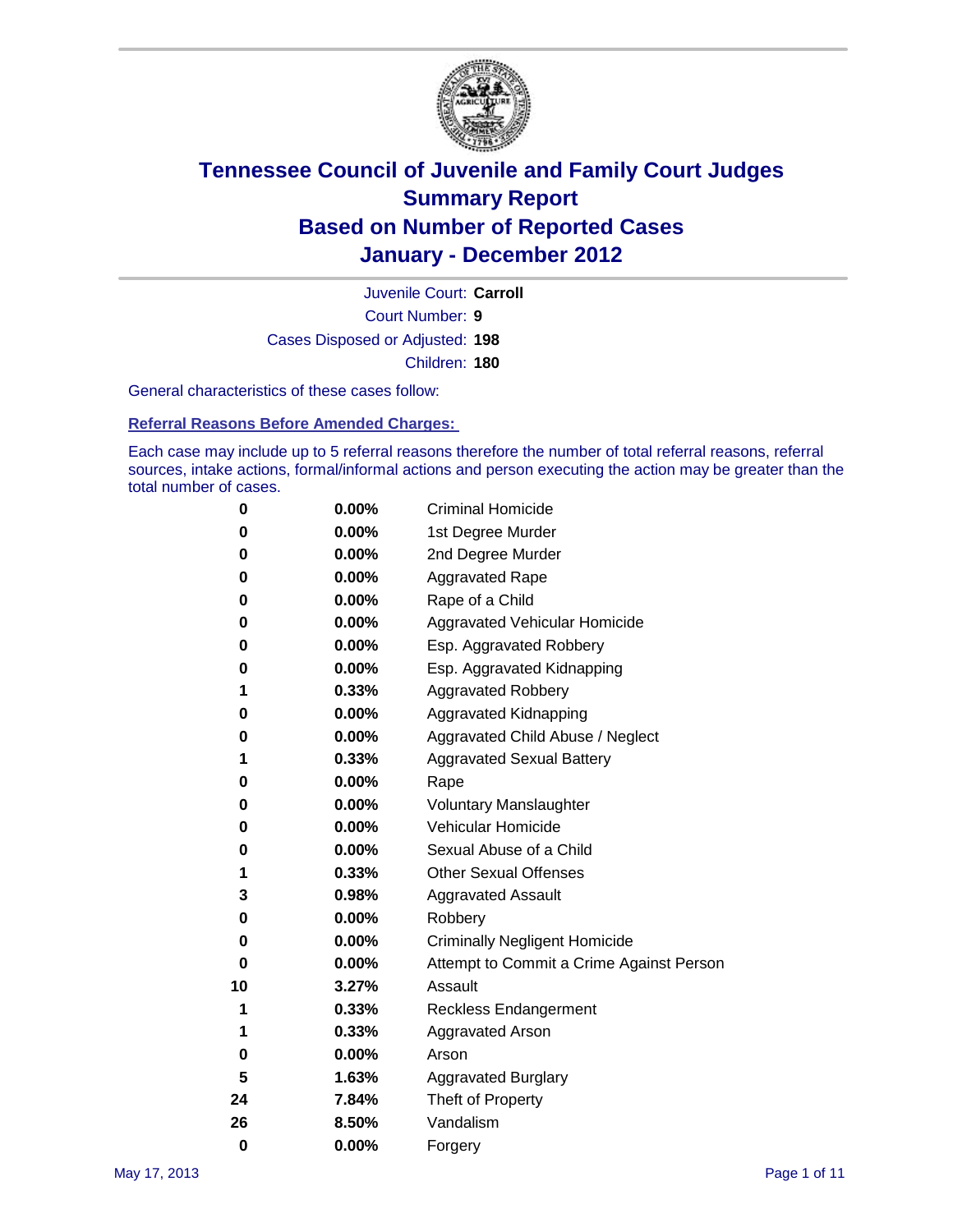

Court Number: **9** Juvenile Court: **Carroll** Cases Disposed or Adjusted: **198** Children: **180**

#### **Referral Reasons Before Amended Charges:**

Each case may include up to 5 referral reasons therefore the number of total referral reasons, referral sources, intake actions, formal/informal actions and person executing the action may be greater than the total number of cases.

| $\pmb{0}$ | 0.00%    | <b>Worthless Checks</b>                                     |  |  |
|-----------|----------|-------------------------------------------------------------|--|--|
| 0         | 0.00%    | Illegal Possession / Fraudulent Use of Credit / Debit Cards |  |  |
| 9         | 2.94%    | <b>Burglary</b>                                             |  |  |
| $\bf{0}$  | $0.00\%$ | Unauthorized Use of a Vehicle                               |  |  |
| 0         | $0.00\%$ | <b>Cruelty to Animals</b>                                   |  |  |
| $\bf{0}$  | 0.00%    | Sale of Controlled Substances                               |  |  |
| 4         | 1.31%    | <b>Other Drug Offenses</b>                                  |  |  |
| 9         | 2.94%    | Possession of Controlled Substances                         |  |  |
| 0         | $0.00\%$ | <b>Criminal Attempt</b>                                     |  |  |
| 1         | 0.33%    | Carrying Weapons on School Property                         |  |  |
| 0         | $0.00\%$ | Unlawful Carrying / Possession of a Weapon                  |  |  |
| 0         | $0.00\%$ | <b>Evading Arrest</b>                                       |  |  |
| 0         | 0.00%    | Escape                                                      |  |  |
| 0         | $0.00\%$ | Driving Under Influence (DUI)                               |  |  |
| 11        | 3.59%    | Possession / Consumption of Alcohol                         |  |  |
| 1         | 0.33%    | Resisting Stop, Frisk, Halt, Arrest or Search               |  |  |
| 0         | $0.00\%$ | <b>Aggravated Criminal Trespass</b>                         |  |  |
| 0         | $0.00\%$ | Harassment                                                  |  |  |
| 0         | 0.00%    | Failure to Appear                                           |  |  |
| 0         | 0.00%    | Filing a False Police Report                                |  |  |
| 0         | 0.00%    | Criminal Impersonation                                      |  |  |
| 0         | $0.00\%$ | <b>Disorderly Conduct</b>                                   |  |  |
| 0         | $0.00\%$ | <b>Criminal Trespass</b>                                    |  |  |
| 0         | 0.00%    | <b>Public Intoxication</b>                                  |  |  |
| 0         | $0.00\%$ | Gambling                                                    |  |  |
| 148       | 48.37%   | Traffic                                                     |  |  |
| 0         | $0.00\%$ | <b>Local Ordinances</b>                                     |  |  |
| 0         | 0.00%    | Violation of Wildlife Regulations                           |  |  |
| 0         | $0.00\%$ | Contempt of Court                                           |  |  |
| 3         | 0.98%    | Violation of Probation                                      |  |  |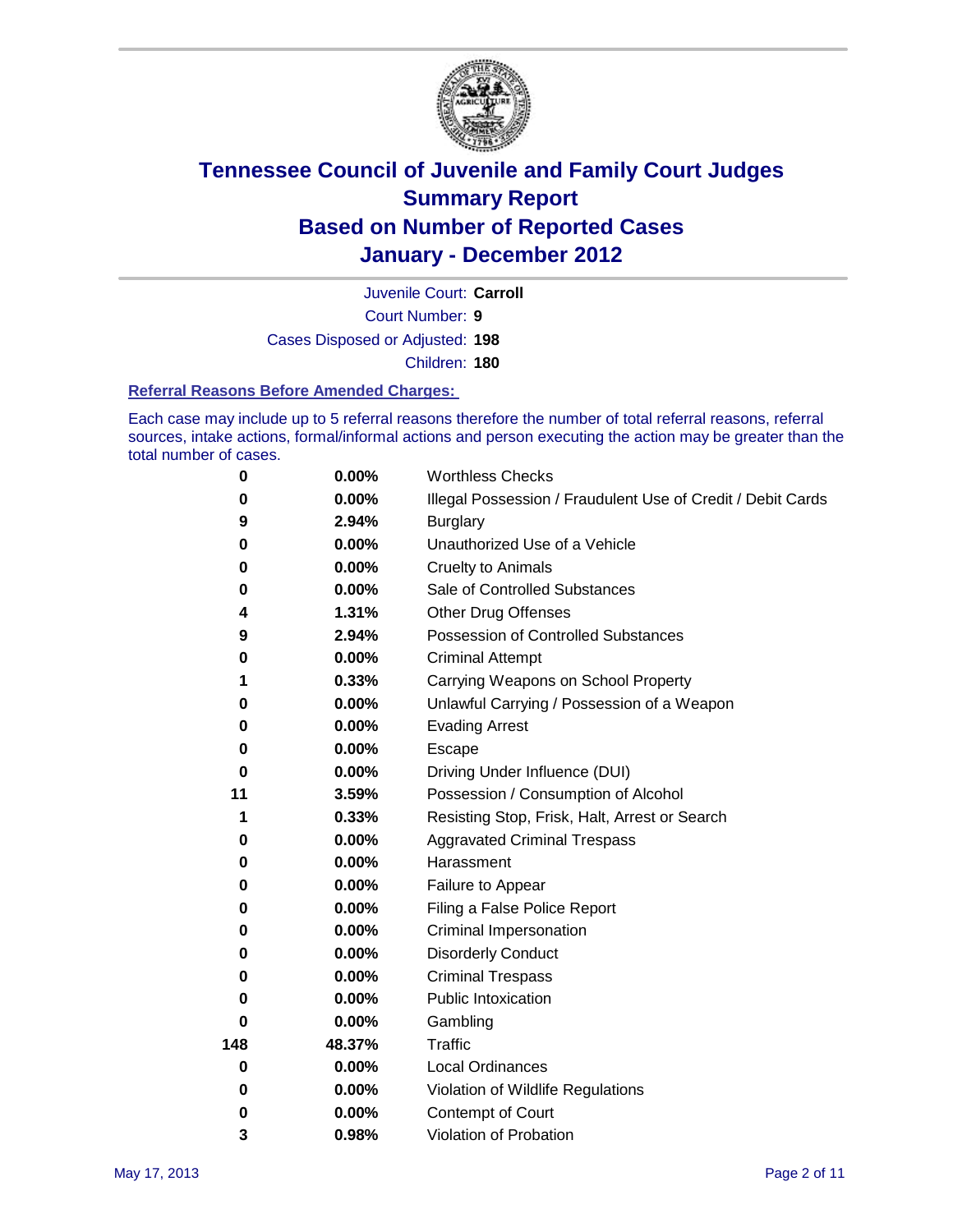

Court Number: **9** Juvenile Court: **Carroll** Cases Disposed or Adjusted: **198** Children: **180**

#### **Referral Reasons Before Amended Charges:**

Each case may include up to 5 referral reasons therefore the number of total referral reasons, referral sources, intake actions, formal/informal actions and person executing the action may be greater than the total number of cases.

| 306      | 100.00%  | <b>Total Referrals</b>                 |
|----------|----------|----------------------------------------|
| 2        | 0.65%    | Other                                  |
| 0        | 0.00%    | <b>Consent to Marry</b>                |
| 0        | 0.00%    | <b>Request for Medical Treatment</b>   |
| 0        | 0.00%    | <b>Child Support</b>                   |
| 0        | 0.00%    | Paternity / Legitimation               |
| 0        | 0.00%    | Visitation                             |
| 0        | 0.00%    | Custody                                |
| 0        | $0.00\%$ | <b>Foster Care Review</b>              |
| 0        | $0.00\%$ | <b>Administrative Review</b>           |
| 0        | 0.00%    | <b>Judicial Review</b>                 |
| 0        | 0.00%    | Violation of Informal Adjustment       |
| $\bf{0}$ | 0.00%    | <b>Violation of Pretrial Diversion</b> |
| $\bf{0}$ | 0.00%    | <b>Termination of Parental Rights</b>  |
| 11       | 3.59%    | Dependency / Neglect                   |
| $\bf{0}$ | 0.00%    | <b>Physically Abused Child</b>         |
| 0        | 0.00%    | <b>Sexually Abused Child</b>           |
| $\bf{0}$ | 0.00%    | Violation of Curfew                    |
| 0        | 0.00%    | Violation of a Valid Court Order       |
| 6        | 1.96%    | Possession of Tobacco Products         |
| $\bf{0}$ | 0.00%    | Out-of-State Runaway                   |
| 1        | 0.33%    | In-State Runaway                       |
| 13       | 4.25%    | Truancy                                |
| 14       | 4.58%    | <b>Unruly Behavior</b>                 |
| 0        | 0.00%    | Violation of Aftercare                 |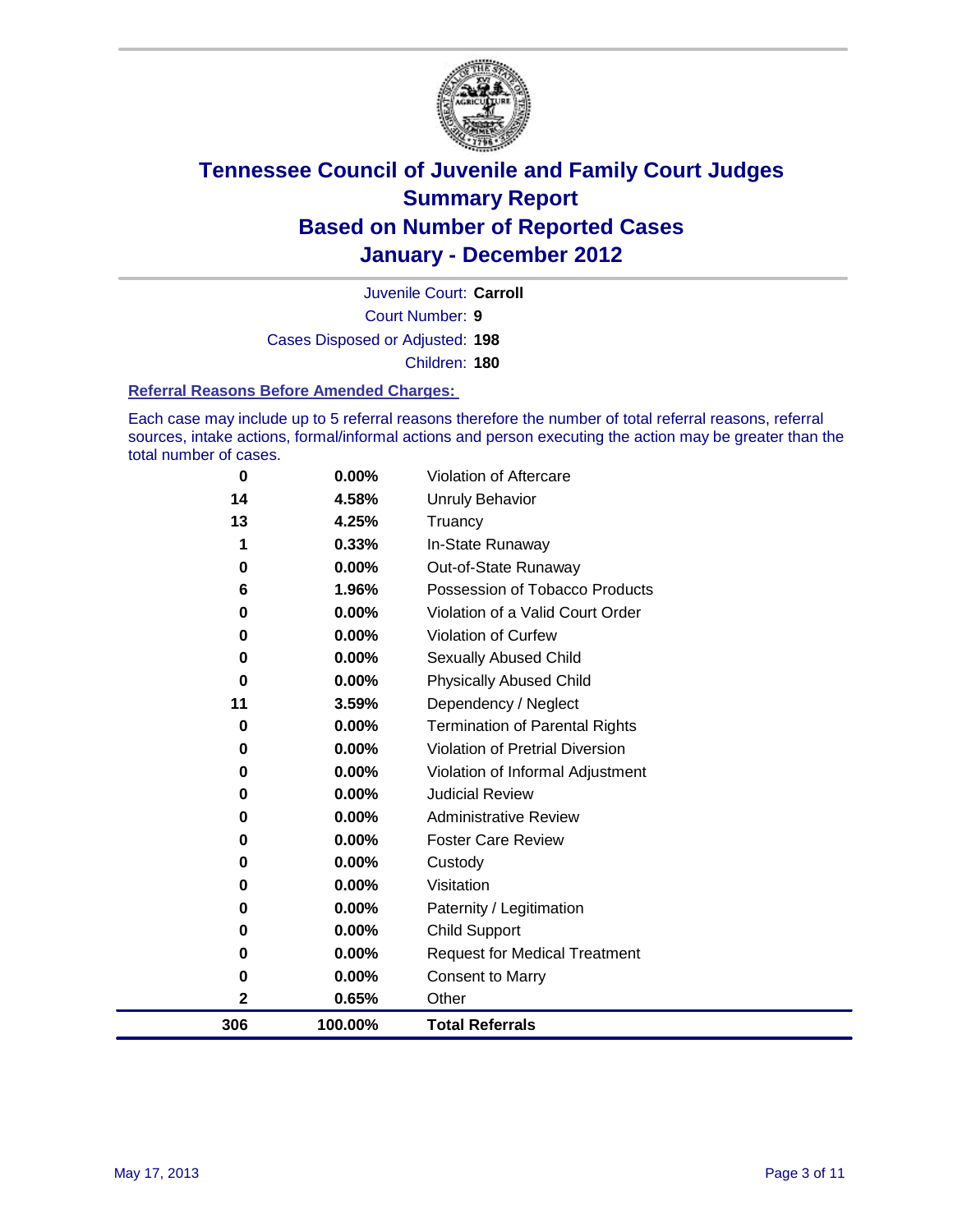

|                     | Juvenile Court: Carroll |                                 |  |  |  |  |
|---------------------|-------------------------|---------------------------------|--|--|--|--|
|                     | Court Number: 9         |                                 |  |  |  |  |
|                     |                         | Cases Disposed or Adjusted: 198 |  |  |  |  |
|                     |                         | Children: 180                   |  |  |  |  |
| Referral Sources: 1 |                         |                                 |  |  |  |  |
| 259                 | 84.64%                  | Law Enforcement                 |  |  |  |  |
| 14                  | 4.58%                   | Parents                         |  |  |  |  |
| 1                   | 0.33%                   | Relatives                       |  |  |  |  |
| 0                   | $0.00\%$                | Self                            |  |  |  |  |
| 19                  | 6.21%                   | School                          |  |  |  |  |
| <u>^</u>            | <u>____</u>             | <b>COM</b>                      |  |  |  |  |

| 306          | 100.00% | <b>Total Referral Sources</b>     |
|--------------|---------|-----------------------------------|
| 0            | 0.00%   | Other                             |
| 0            | 0.00%   | Unknown                           |
| 0            | 0.00%   | Hospital                          |
| 0            | 0.00%   | Child & Parent                    |
| 0            | 0.00%   | Victim                            |
| 0            | 0.00%   | <b>Other Court</b>                |
| 0            | 0.00%   | Social Agency                     |
| $\mathbf{2}$ | 0.65%   | <b>Court Staff</b>                |
| 0            | 0.00%   | <b>District Attorney's Office</b> |
| 0            | 0.00%   | <b>Other State Department</b>     |
| 11           | 3.59%   | <b>DCS</b>                        |
| 0            | 0.00%   | <b>CSA</b>                        |
| 19           | 6.21%   | School                            |
| 0            | 0.00%   | Self                              |
|              |         |                                   |

### **Age of Child at Referral: 2**

| 0  | 0.00%  | <b>Unknown</b>     |
|----|--------|--------------------|
| 1  | 0.56%  | Ages 19 and Over   |
| 68 | 37.78% | Ages 17 through 18 |
| 77 | 42.78% | Ages 15 through 16 |
| 15 | 8.33%  | Ages 13 through 14 |
| 9  | 5.00%  | Ages 11 through 12 |
| 10 | 5.56%  | Ages 10 and Under  |
|    |        |                    |

<sup>1</sup> If different than number of Referral Reasons (306), verify accuracy of your court's data.

<sup>2</sup> One child could be counted in multiple categories, verify accuracy of your court's data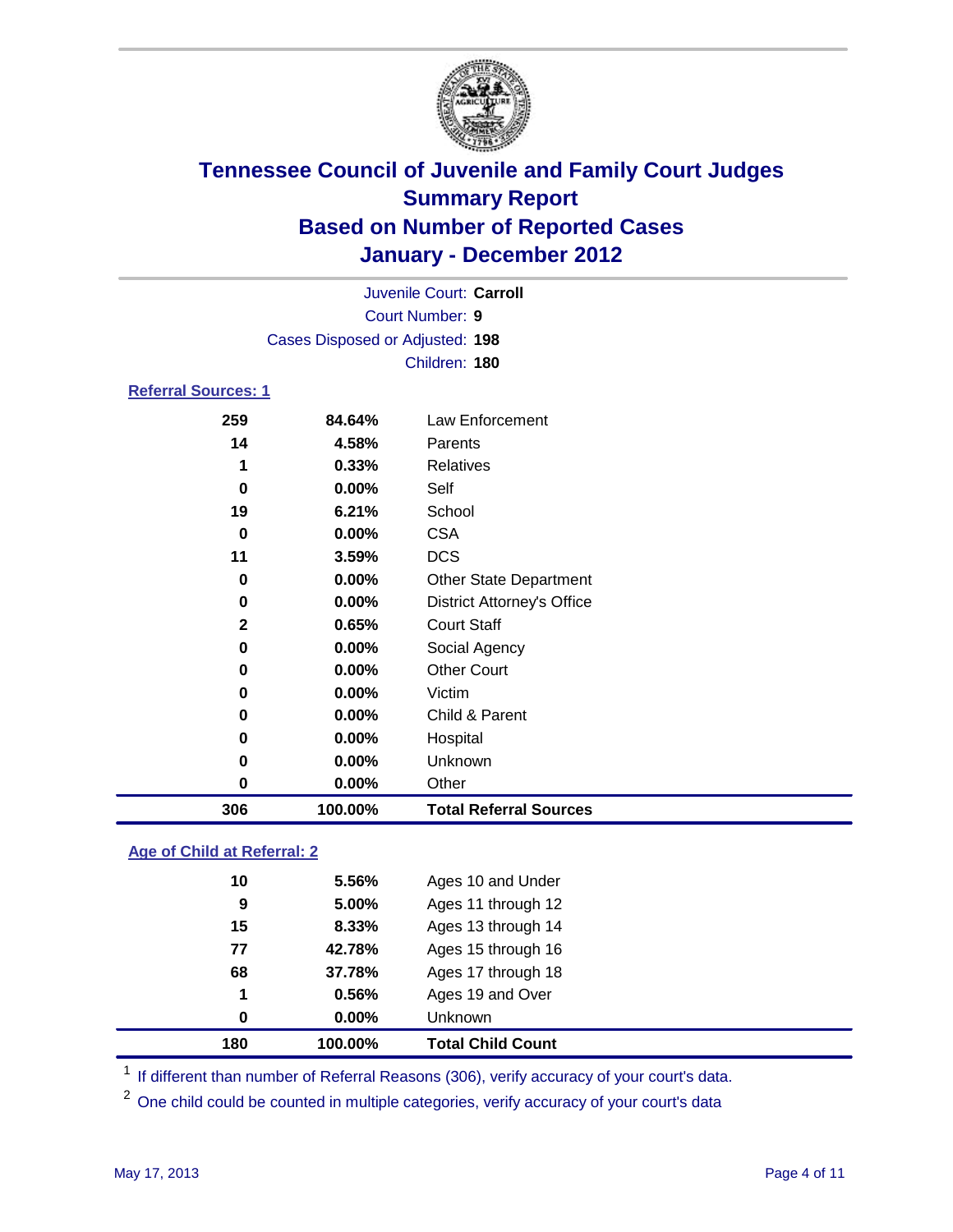

| Juvenile Court: Carroll                 |                                 |                          |  |  |  |
|-----------------------------------------|---------------------------------|--------------------------|--|--|--|
|                                         | Court Number: 9                 |                          |  |  |  |
|                                         | Cases Disposed or Adjusted: 198 |                          |  |  |  |
|                                         |                                 | Children: 180            |  |  |  |
| Sex of Child: 1                         |                                 |                          |  |  |  |
| 131                                     | 72.78%                          | Male                     |  |  |  |
| 49                                      | 27.22%                          | Female                   |  |  |  |
| $\bf{0}$                                | 0.00%                           | Unknown                  |  |  |  |
| 180                                     | 100.00%                         | <b>Total Child Count</b> |  |  |  |
| Race of Child: 1                        |                                 |                          |  |  |  |
| 143                                     | 79.44%                          | White                    |  |  |  |
| 33                                      | 18.33%                          | African American         |  |  |  |
| 0                                       | 0.00%                           | Native American          |  |  |  |
| $\mathbf 0$                             | 0.00%                           | Asian                    |  |  |  |
| 4                                       | 2.22%                           | Mixed                    |  |  |  |
| $\mathbf 0$                             | 0.00%                           | Unknown                  |  |  |  |
| 180                                     | 100.00%                         | <b>Total Child Count</b> |  |  |  |
| <b>Hispanic Origin: 1</b>               |                                 |                          |  |  |  |
| $\mathbf{2}$                            | 1.11%                           | Yes                      |  |  |  |
| 178                                     | 98.89%                          | <b>No</b>                |  |  |  |
| $\mathbf 0$                             | 0.00%                           | Unknown                  |  |  |  |
| 180                                     | 100.00%                         | <b>Total Child Count</b> |  |  |  |
| <b>School Enrollment of Children: 1</b> |                                 |                          |  |  |  |
| 171                                     | 95.00%                          | Yes                      |  |  |  |
| 9                                       | 5.00%                           | No                       |  |  |  |
| $\mathbf 0$                             | 0.00%                           | Unknown                  |  |  |  |
| 180                                     | 100.00%                         | <b>Total Child Count</b> |  |  |  |

One child could be counted in multiple categories, verify accuracy of your court's data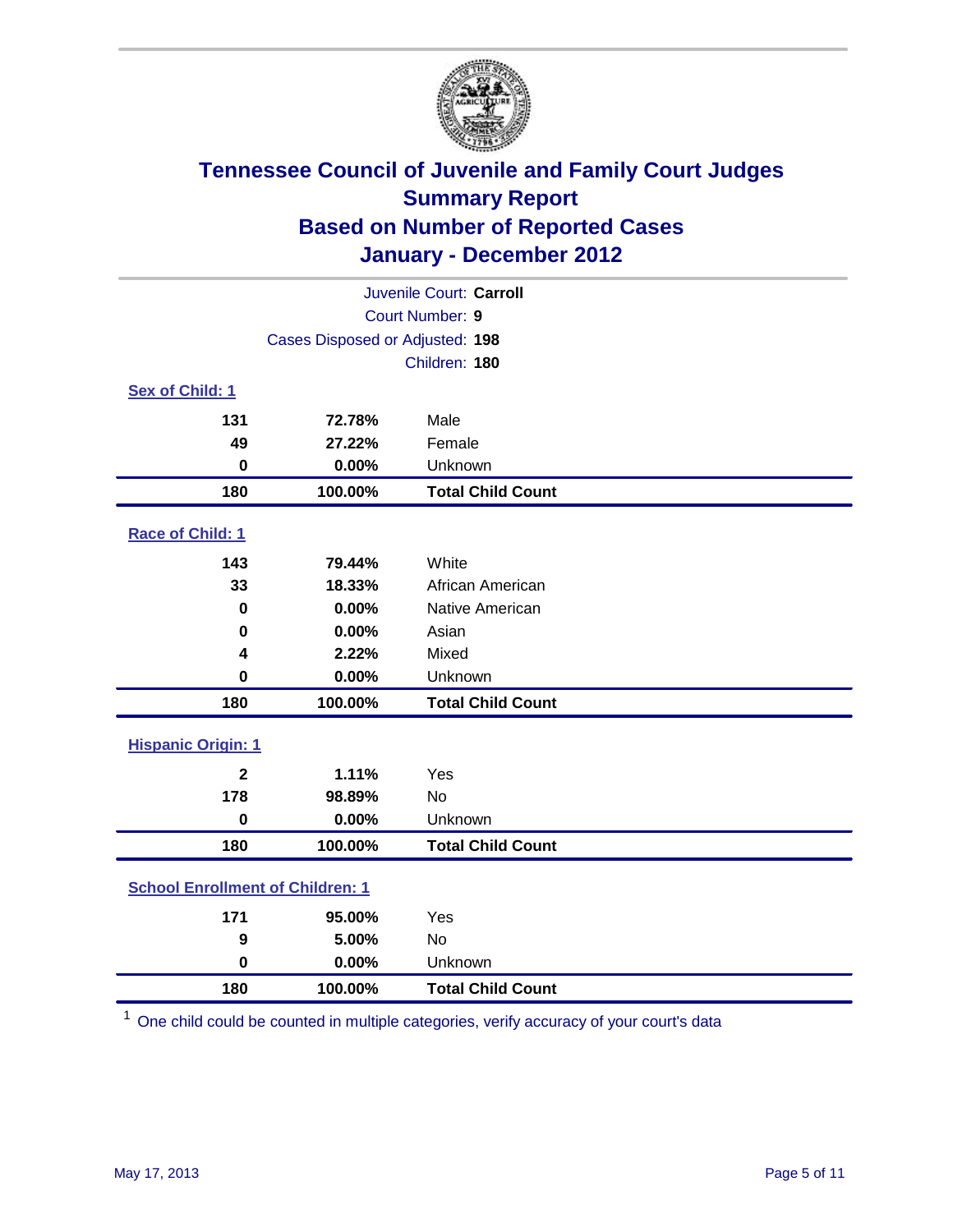

Court Number: **9** Juvenile Court: **Carroll** Cases Disposed or Adjusted: **198** Children: **180**

#### **Living Arrangement of Child at Time of Referral: 1**

| 180 | 100.00%       | <b>Total Child Count</b>     |
|-----|---------------|------------------------------|
|     | 0.56%<br>1    | Other                        |
|     | 0<br>$0.00\%$ | Unknown                      |
|     | $0.00\%$<br>0 | Independent                  |
|     | 0.00%<br>0    | In an Institution            |
|     | $0.00\%$<br>0 | In a Residential Center      |
|     | 0.00%<br>0    | In a Group Home              |
|     | 0.56%<br>1    | With Foster Family           |
|     | 2<br>$1.11\%$ | <b>With Adoptive Parents</b> |
|     | 11.11%<br>20  | <b>With Relatives</b>        |
|     | 12<br>6.67%   | With Father                  |
|     | 76<br>42.22%  | With Mother                  |
|     | 12<br>6.67%   | With Mother and Stepfather   |
|     | 2.22%<br>4    | With Father and Stepmother   |
|     | 52<br>28.89%  | With Both Biological Parents |
|     |               |                              |

#### **Type of Detention: 2**

| 198              | 100.00%  | <b>Total Detention Count</b> |
|------------------|----------|------------------------------|
| $\boldsymbol{0}$ | $0.00\%$ | Other                        |
| 198              | 100.00%  | Does Not Apply               |
| $\bf{0}$         | $0.00\%$ | Unknown                      |
| 0                | 0.00%    | <b>Psychiatric Hospital</b>  |
| 0                | 0.00%    | Jail - No Separation         |
| 0                | $0.00\%$ | Jail - Partial Separation    |
| 0                | $0.00\%$ | Jail - Complete Separation   |
| 0                | $0.00\%$ | Juvenile Detention Facility  |
| 0                | $0.00\%$ | Non-Secure Placement         |
|                  |          |                              |

<sup>1</sup> One child could be counted in multiple categories, verify accuracy of your court's data

<sup>2</sup> If different than number of Cases (198) verify accuracy of your court's data.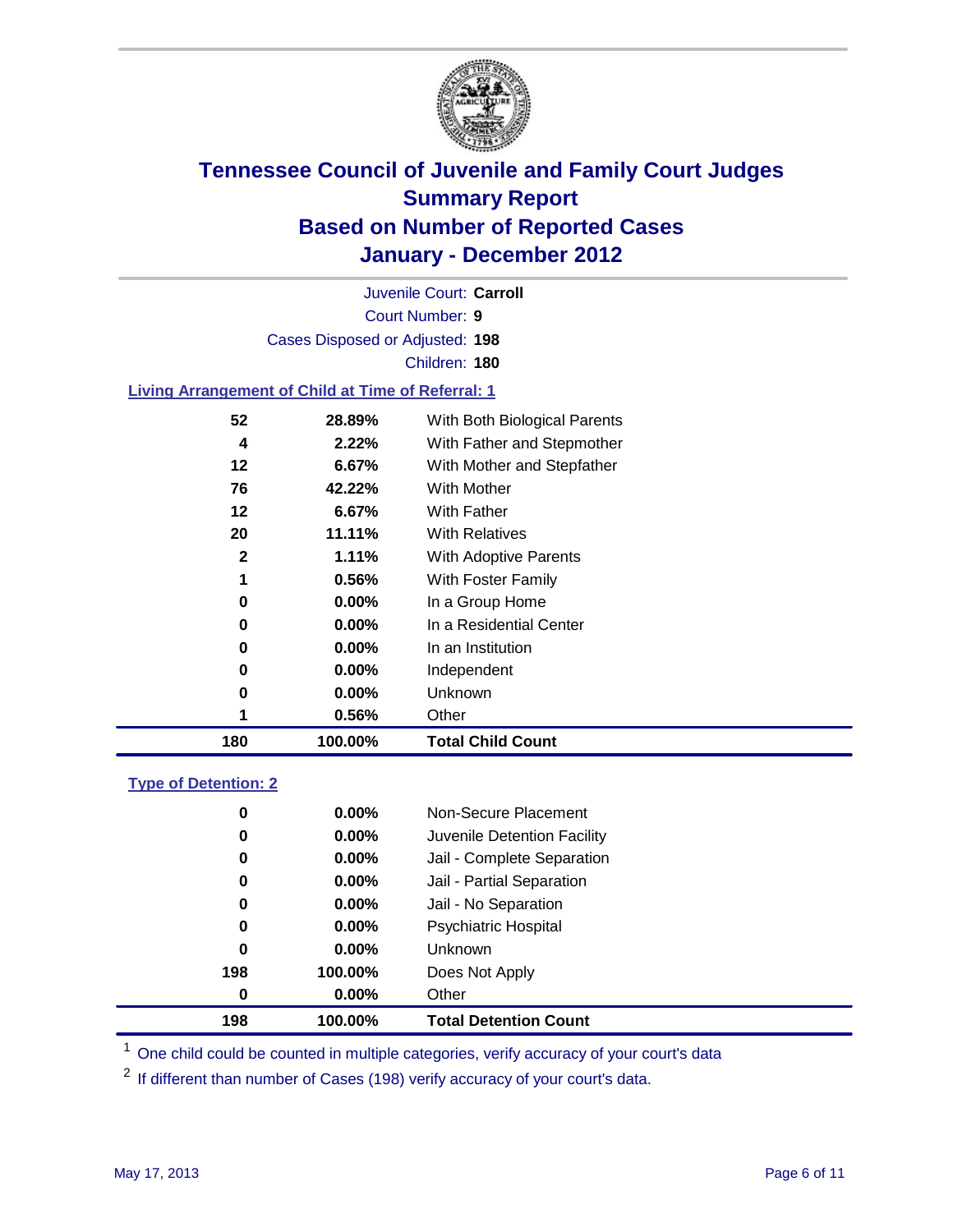

|                                                    | Juvenile Court: Carroll         |                                      |  |  |  |
|----------------------------------------------------|---------------------------------|--------------------------------------|--|--|--|
|                                                    | Court Number: 9                 |                                      |  |  |  |
|                                                    | Cases Disposed or Adjusted: 198 |                                      |  |  |  |
|                                                    |                                 | Children: 180                        |  |  |  |
| <b>Placement After Secure Detention Hearing: 1</b> |                                 |                                      |  |  |  |
| 0                                                  | 0.00%                           | Returned to Prior Living Arrangement |  |  |  |
| $\bf{0}$                                           | 0.00%                           | Juvenile Detention Facility          |  |  |  |
| 0                                                  | 0.00%                           | Jail                                 |  |  |  |
| 0                                                  | 0.00%                           | Shelter / Group Home                 |  |  |  |
| 0                                                  | 0.00%                           | Foster Family Home                   |  |  |  |
| 0                                                  | 0.00%                           | <b>Psychiatric Hospital</b>          |  |  |  |
| 0                                                  | 0.00%                           | Unknown                              |  |  |  |
| 198                                                | 100.00%                         | Does Not Apply                       |  |  |  |
| 0                                                  | 0.00%                           | Other                                |  |  |  |
| 198                                                | 100.00%                         | <b>Total Placement Count</b>         |  |  |  |
|                                                    |                                 |                                      |  |  |  |
| <b>Intake Actions: 2</b>                           |                                 |                                      |  |  |  |
| 155                                                | 50.65%                          | <b>Petition Filed</b>                |  |  |  |
| $\bf{0}$                                           | 0.00%                           | <b>Motion Filed</b>                  |  |  |  |
| 151                                                | 49.35%                          | <b>Citation Processed</b>            |  |  |  |
| $\bf{0}$                                           | 0.00%                           | Notification of Paternity Processed  |  |  |  |
| 0                                                  | 0.00%                           | Scheduling of Judicial Review        |  |  |  |
| $\bf{0}$                                           | 0.00%                           | Scheduling of Administrative Review  |  |  |  |
| 0                                                  | 0.00%                           | Scheduling of Foster Care Review     |  |  |  |
| 0                                                  | 0.00%                           | Unknown                              |  |  |  |
| 0                                                  | 0.00%                           | Does Not Apply                       |  |  |  |
| 0                                                  | 0.00%                           | Other                                |  |  |  |
| 306                                                | 100.00%                         | <b>Total Intake Count</b>            |  |  |  |

<sup>1</sup> If different than number of Cases (198) verify accuracy of your court's data.

<sup>2</sup> If different than number of Referral Reasons (306), verify accuracy of your court's data.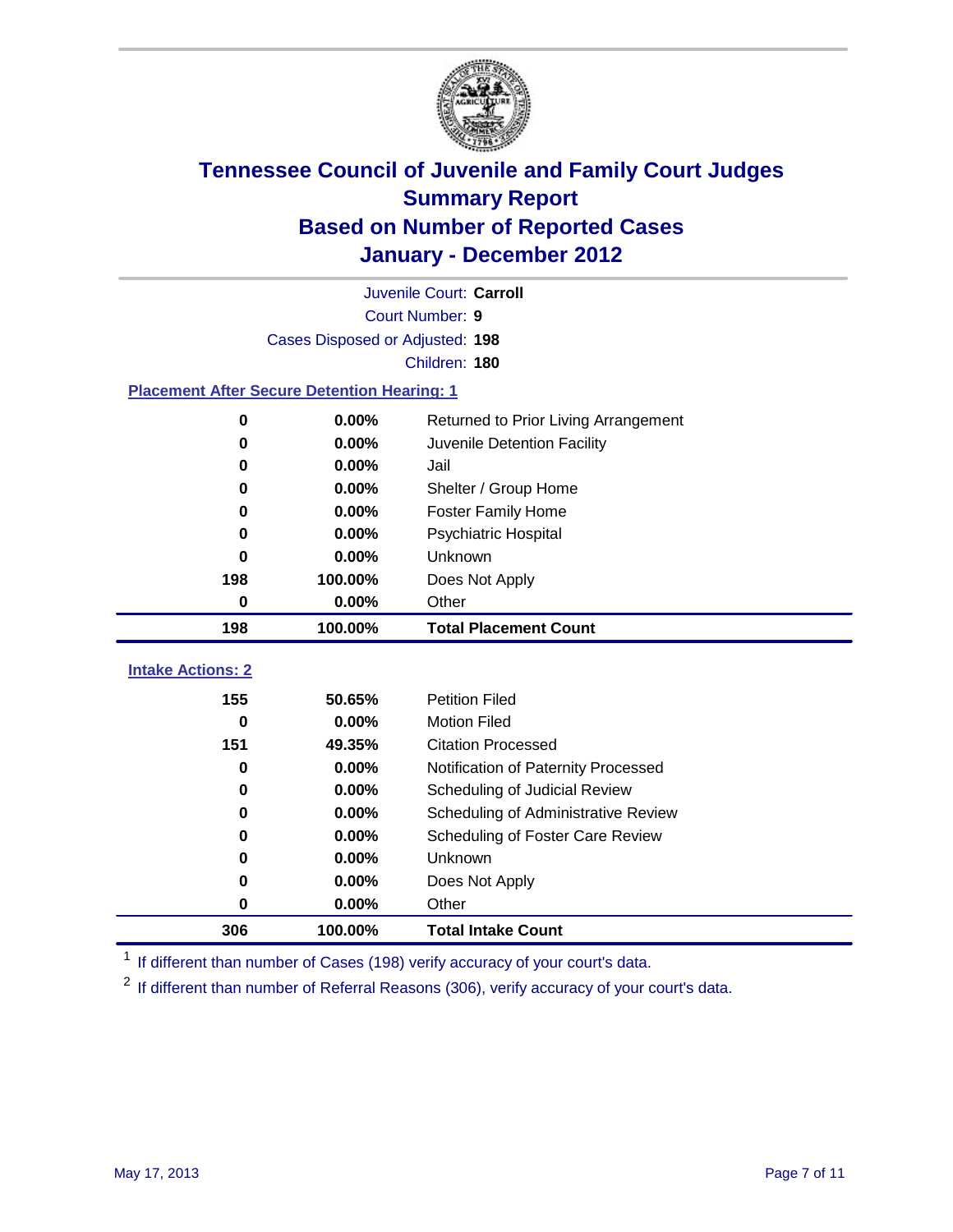

Court Number: **9** Juvenile Court: **Carroll** Cases Disposed or Adjusted: **198** Children: **180**

### **Last Grade Completed by Child: 1**

| 180         | 100.00%        | <b>Total Child Count</b>          |  |
|-------------|----------------|-----------------------------------|--|
| 0           | 0.00%          | Other                             |  |
| 0           | 0.00%          | Unknown                           |  |
| 0           | 0.00%          | <b>Never Attended School</b>      |  |
| 1           | 0.56%          | Graduated                         |  |
| 1           | 0.56%          | <b>GED</b>                        |  |
| 0           | 0.00%          | Non-Graded Special Ed             |  |
| 1           | 0.56%          | 12th Grade                        |  |
| 52          | 28.89%         | 11th Grade                        |  |
| 41          | 22.78%         | 10th Grade                        |  |
| 35          | 19.44%         | 9th Grade                         |  |
| 19          | 10.56%         | 8th Grade                         |  |
| 10          | 5.56%          | 7th Grade                         |  |
| 5           | 2.78%          | 6th Grade                         |  |
| 7           | 3.89%          | 5th Grade                         |  |
| 0           | 0.00%          | 4th Grade                         |  |
| 1           | 0.56%          | 3rd Grade                         |  |
| 0           | 0.00%          | 2nd Grade                         |  |
| 0           | 0.00%          | 1st Grade                         |  |
| $\mathbf 2$ | 1.11%          | Kindergarten                      |  |
| 5<br>0      | 2.78%<br>0.00% | Too Young for School<br>Preschool |  |

| 180                                       | 100.00%  | <b>Total Child Count</b> |  |  |
|-------------------------------------------|----------|--------------------------|--|--|
| 0                                         | $0.00\%$ | Unknown                  |  |  |
| 166                                       | 92.22%   | No                       |  |  |
| 14                                        | 7.78%    | Yes                      |  |  |
| <u>Lillolled III opecial Luucation. T</u> |          |                          |  |  |

One child could be counted in multiple categories, verify accuracy of your court's data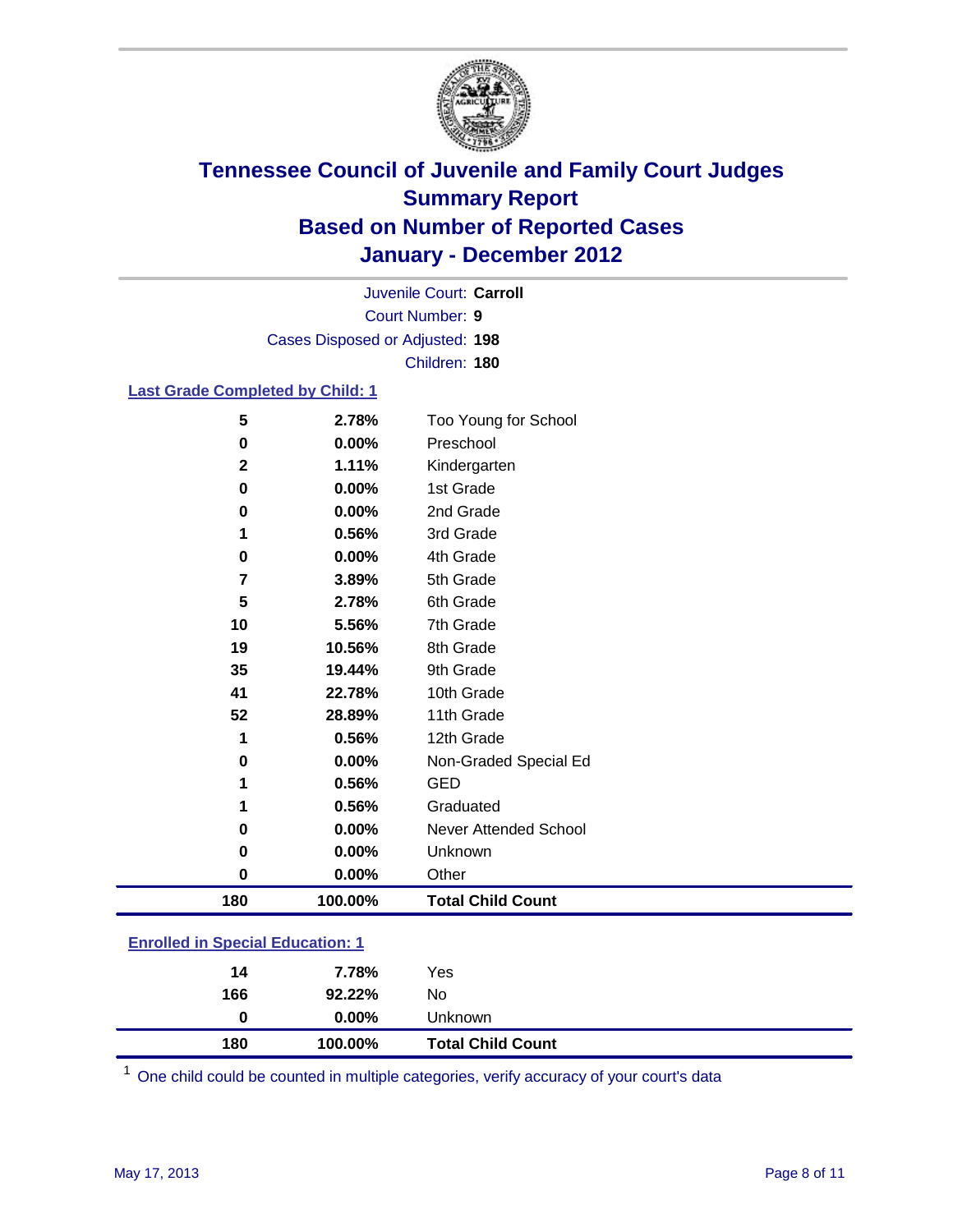

|                              |                                 | Juvenile Court: Carroll   |
|------------------------------|---------------------------------|---------------------------|
|                              |                                 | Court Number: 9           |
|                              | Cases Disposed or Adjusted: 198 |                           |
|                              |                                 | Children: 180             |
| <b>Action Executed By: 1</b> |                                 |                           |
| 306                          | 100.00%                         | Judge                     |
| 0                            | $0.00\%$                        | Magistrate                |
| 0                            | $0.00\%$                        | <b>YSO</b>                |
| 0                            | $0.00\%$                        | Other                     |
| 0                            | 0.00%                           | Unknown                   |
| 306                          | 100.00%                         | <b>Total Action Count</b> |

### **Formal / Informal Actions: 1**

| 60       | 19.61%   | Dismissed                                        |
|----------|----------|--------------------------------------------------|
| 0        | $0.00\%$ | Retired / Nolle Prosequi                         |
| 53       | 17.32%   | <b>Complaint Substantiated Delinquent</b>        |
| 1        | 0.33%    | <b>Complaint Substantiated Status Offender</b>   |
| 11       | 3.59%    | <b>Complaint Substantiated Dependent/Neglect</b> |
| 0        | $0.00\%$ | <b>Complaint Substantiated Abused</b>            |
| $\bf{0}$ | $0.00\%$ | <b>Complaint Substantiated Mentally III</b>      |
| 174      | 56.86%   | Informal Adjustment                              |
| 7        | 2.29%    | <b>Pretrial Diversion</b>                        |
| 0        | $0.00\%$ | <b>Transfer to Adult Court Hearing</b>           |
| 0        | $0.00\%$ | Charges Cleared by Transfer to Adult Court       |
| 0        | $0.00\%$ | Special Proceeding                               |
| 0        | $0.00\%$ | <b>Review Concluded</b>                          |
| 0        | $0.00\%$ | Case Held Open                                   |
| 0        | $0.00\%$ | Other                                            |
| 0        | $0.00\%$ | Unknown                                          |
| 306      | 100.00%  | <b>Total Action Count</b>                        |

<sup>1</sup> If different than number of Referral Reasons (306), verify accuracy of your court's data.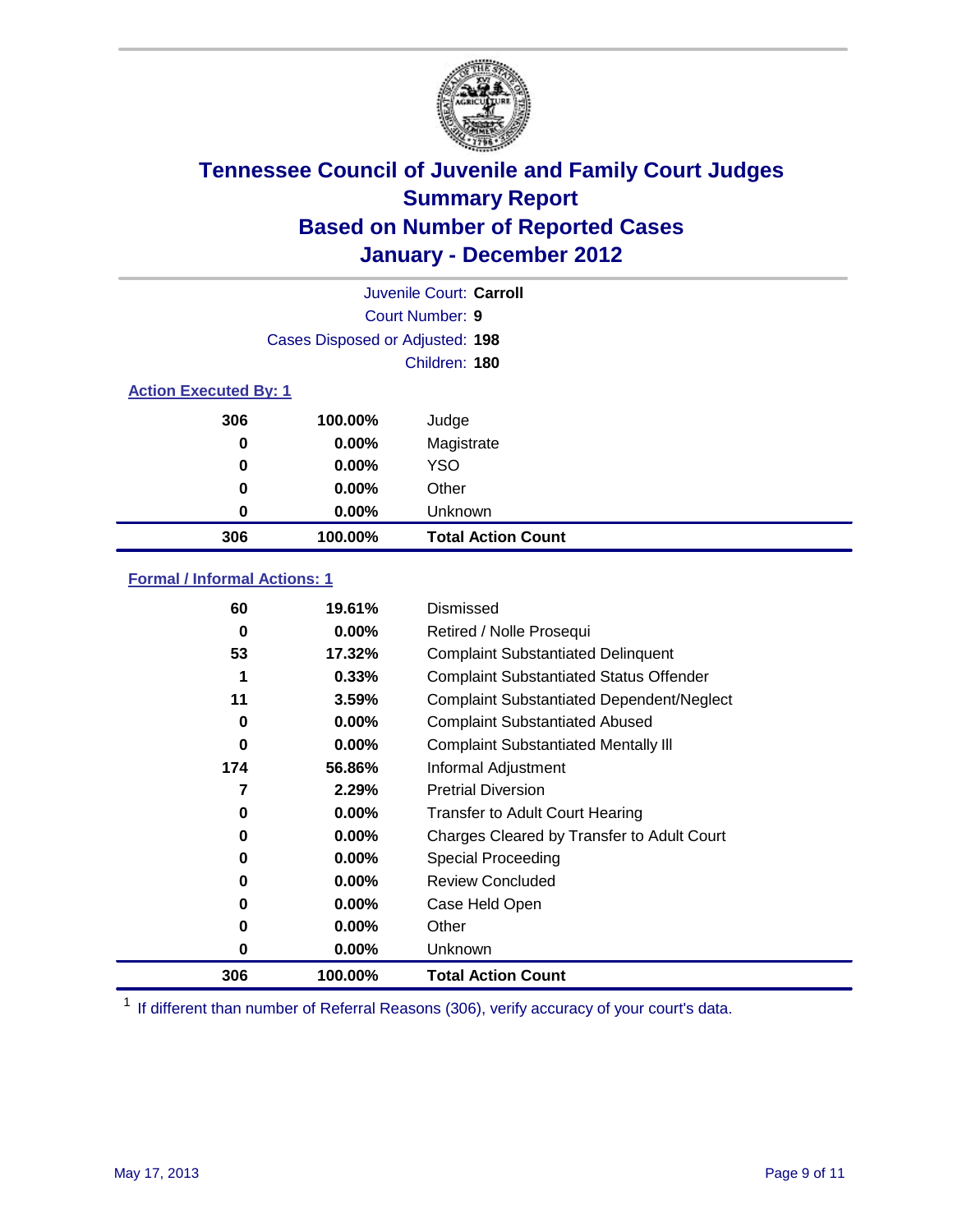

|                       |                                 | Juvenile Court: Carroll                               |
|-----------------------|---------------------------------|-------------------------------------------------------|
|                       |                                 | <b>Court Number: 9</b>                                |
|                       | Cases Disposed or Adjusted: 198 |                                                       |
|                       |                                 | Children: 180                                         |
| <b>Case Outcomes:</b> |                                 | There can be multiple outcomes for one child or case. |
| 24                    | 5.10%                           | <b>Case Dismissed</b>                                 |
| 0                     | 0.00%                           | Case Retired or Nolle Prosequi                        |
| 70                    | 14.86%                          | Warned / Counseled                                    |
| 0                     | 0.00%                           | <b>Held Open For Review</b>                           |
| 79                    | 16.77%                          | Supervision / Probation to Juvenile Court             |
| 0                     | 0.00%                           | <b>Probation to Parents</b>                           |
| 0                     | 0.00%                           | Referral to Another Entity for Supervision / Service  |
| 0                     | 0.00%                           | Referred for Mental Health Counseling                 |
| 1                     | 0.21%                           | Referred for Alcohol and Drug Counseling              |
| 0                     | 0.00%                           | <b>Referred to Alternative School</b>                 |
| 0                     | 0.00%                           | Referred to Private Child Agency                      |
| 6                     | 1.27%                           | Referred to Defensive Driving School                  |
| 0                     | 0.00%                           | Referred to Alcohol Safety School                     |
| 57                    | 12.10%                          | Referred to Juvenile Court Education-Based Program    |
| 16                    | 3.40%                           | Driver's License Held Informally                      |
| 0                     | 0.00%                           | <b>Voluntary Placement with DMHMR</b>                 |
| 0                     | 0.00%                           | <b>Private Mental Health Placement</b>                |
| 0                     | 0.00%                           | <b>Private MR Placement</b>                           |
| 0                     | 0.00%                           | Placement with City/County Agency/Facility            |
| 0                     | 0.00%                           | Placement with Relative / Other Individual            |
| 1                     | 0.21%                           | Fine                                                  |
| 6                     | 1.27%                           | <b>Public Service</b>                                 |
| 7                     | 1.49%                           | Restitution                                           |
| 0                     | 0.00%                           | <b>Runaway Returned</b>                               |
| 9                     | 1.91%                           | No Contact Order                                      |
| 17                    | 3.61%                           | Injunction Other than No Contact Order                |
| 76                    | 16.14%                          | <b>House Arrest</b>                                   |
| 0                     | 0.00%                           | <b>Court Defined Curfew</b>                           |
| 0                     | 0.00%                           | Dismissed from Informal Adjustment                    |
| 0                     | 0.00%                           | <b>Dismissed from Pretrial Diversion</b>              |
| 0                     | 0.00%                           | Released from Probation                               |
| 0                     | 0.00%                           | <b>Transferred to Adult Court</b>                     |
| 0                     | $0.00\%$                        | <b>DMHMR Involuntary Commitment</b>                   |